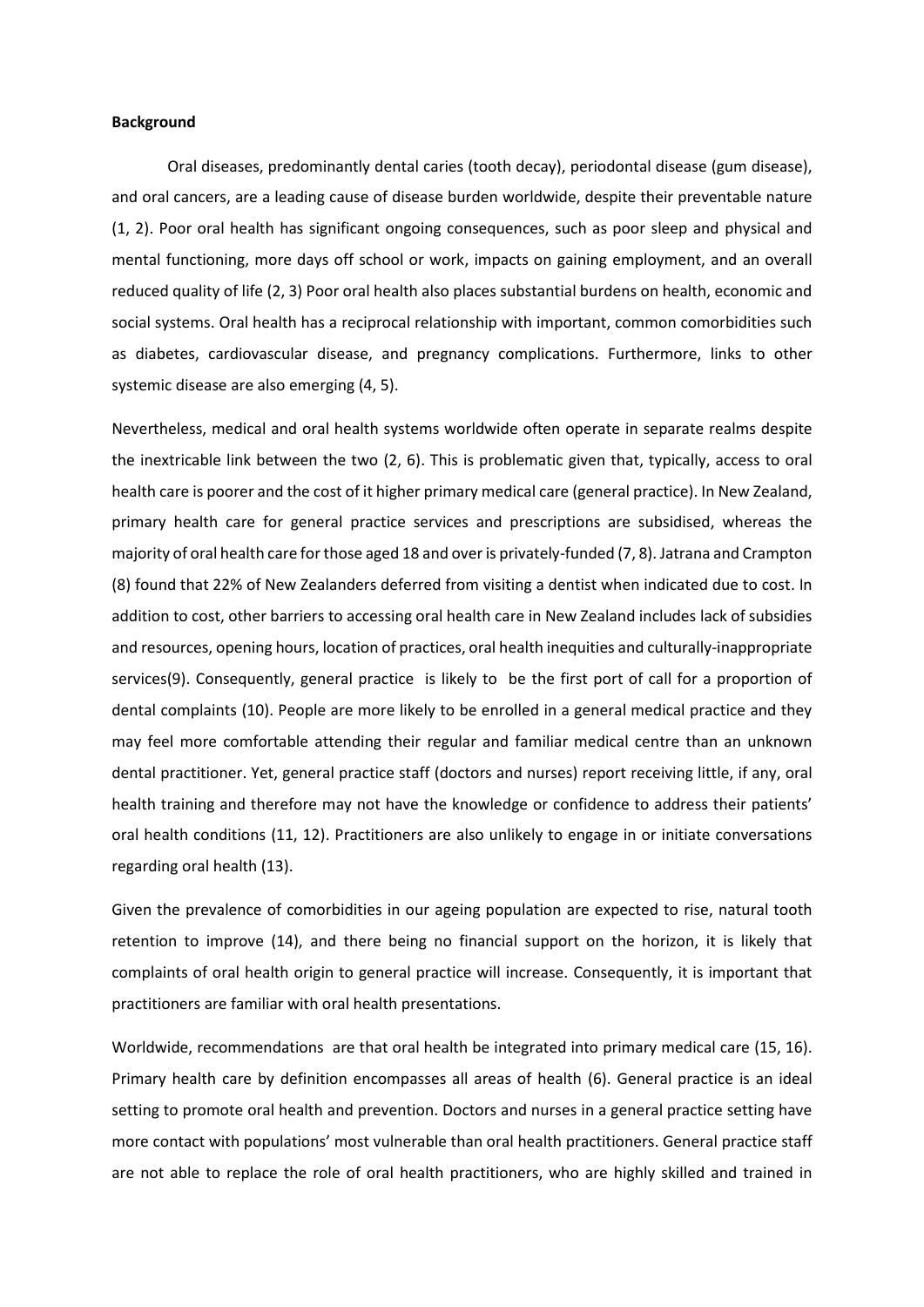diagnosing and treating oral disease, but rather provide a potential contact to screen for oral disease risk, increase awareness about oral health care, provide preventive advice, and refer when necessary.

Little is known in New Zealand about general medical practitioners' knowledge and confidence in addressing oral health presentations. To address this gap and inform further investigations this study aimed to determine the current level of knowledge and confidence among general medical practice workers. We also sought advice from health care professionals on potential avenues in which to address this situation, and how to improve engagement and collaboration between general medical and oral health care practitioners.

## **Methods**

A cross-sectional, self-administered electronic survey was created using REDCap (Research Electronic Data Capture) hosted by the University of Otago. Requests were sent to the Royal New Zealand College of General Practitioners, the New Zealand College of Primary Health Care Nurses and all the Primary Health Organisations in New Zealand asking them to distribute the questionnaire through their newsletters, website bulletins, or direct emails to primary care practices. Practitioners were advised that participation was voluntary, all information collected was anonymous, and that consent was implied by completion of the survey. The project was granted ethical approval from the University of Otago Human Ethics Committee [#D18/015]. Prior to data collection, the questionnaire and information sheet were piloted with primary care doctors and fellow researchers and their feedback was incorporated into the final survey. Data were collected between 1 December 2020 and 4 January 2021 and analysed descriptively using SPSS.

The questionnaire (Appendix 1) was created by the authors informed by literature (3, 11, 17-21) and designed to take approximately ten minutes to complete. Questions gathered information on participants' views on the importance of oral health in overall wellbeing, their knowledge of oral health risk factors and linkages with general health conditions, their confidence in managing oral health presentations, previous training in managing oral health presentations, their engagement with oral health practitioners, and their desire for and preferences on the mode of delivery of further training on oral health. An open-ended question gathered participants' suggestions on how to improve collaboration between oral and primary health care. Participants' demographic information was also collected; they were also asked if they had received any prior oral health care training.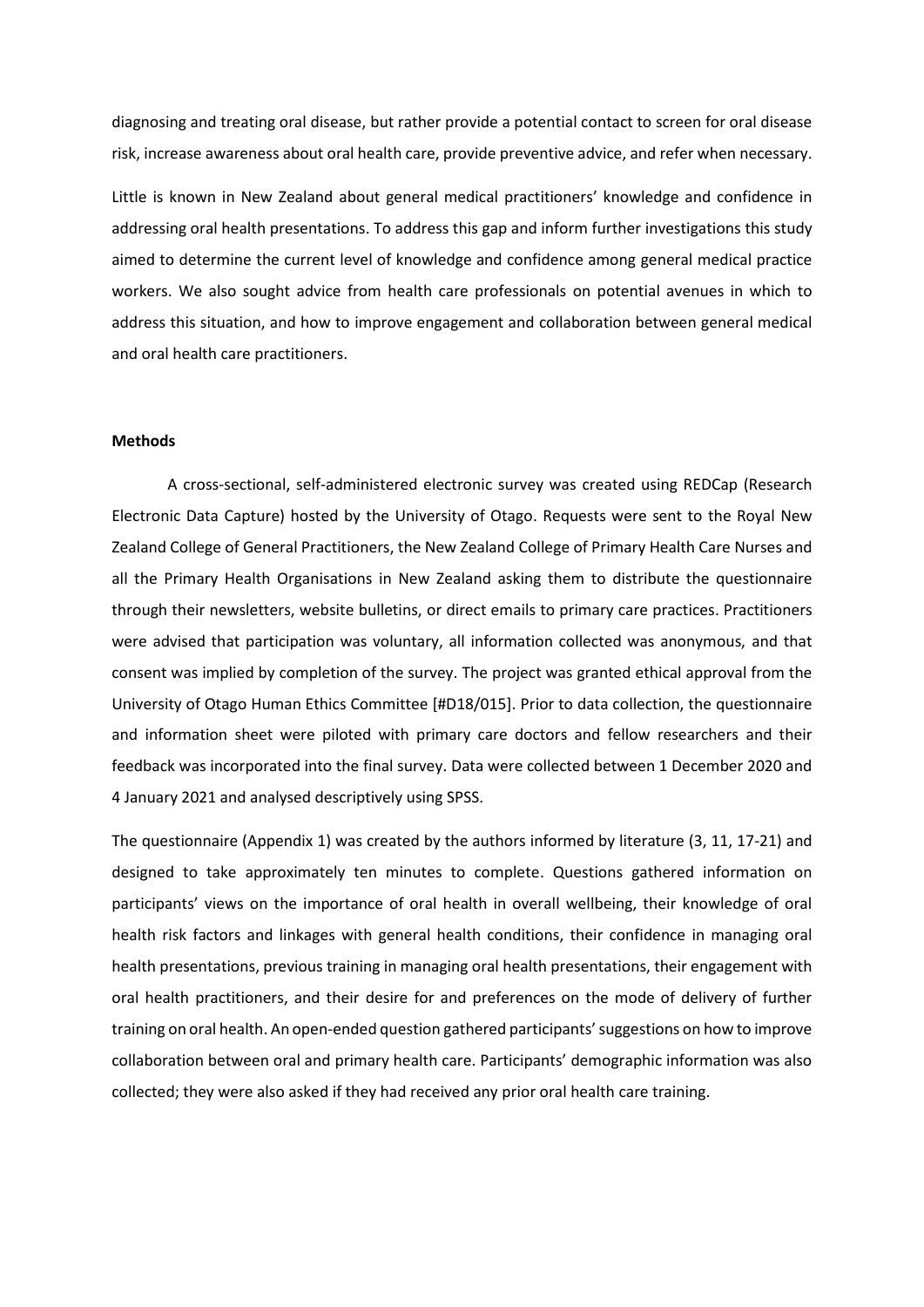## **Results**

## *Participant characteristics*

Eighty-three people clicked on the survey link; twenty-one responses provided insufficient data and were removed. In total, responses from 62 participants were analysed. The sample comprised almost equal proportions of doctors and nurses, 1-40 years of general practice experience (Table 1). One in ten participants identified as Māori, the remainder being predominantly NZ European. Responses were received from 15 (75%) of New Zealand's District Health Board (DHB) regions.

|                                    |              |       | N            | %        |  |
|------------------------------------|--------------|-------|--------------|----------|--|
| Discipline                         |              |       |              |          |  |
|                                    | <b>Nurse</b> |       | 25           | 40       |  |
|                                    | GP           |       | 34           | 55       |  |
|                                    | Other        |       | 3            | 5        |  |
| Previous oral health training      |              |       |              |          |  |
|                                    | Yes          |       | 15           | 24       |  |
|                                    | No           |       | 47           | 76       |  |
| If yes, how much previous training |              |       |              |          |  |
|                                    | A lot        |       | $\mathbf{1}$ | 7        |  |
|                                    | Some         |       | 2            | 13       |  |
|                                    | A little     |       | 12           | 80       |  |
| Gender                             |              |       |              |          |  |
|                                    | Male         |       | 10           | 16       |  |
|                                    | Female       |       | 51           | 84       |  |
| Ethnicity                          |              |       |              |          |  |
|                                    | NZ European  |       | 50           | 81       |  |
|                                    | Māori        |       | 7            | 11       |  |
|                                    | Pacific      |       | 0            | 0        |  |
|                                    | Other        |       | 15           | 24       |  |
|                                    |              | Mean  | SD           | Range    |  |
| Years worked in general practice   |              | 14.45 | 10.48        | $1 - 40$ |  |
|                                    |              |       |              |          |  |

#### *Table 1 Participant characteristics (N=62)*

# *Oral health knowledge and confidence in addressing oral health presentations*

Almost all (95%) of participants agreed that oral health was important for their patient's overall health and wellbeing (Figure 1). However, 29% said they had no confidence when it came to addressing their patients' oral health concerns and over half (58%) said they had no or limited knowledge about oral health. Overall, participants who had previous training in oral health reported higher levels of knowledge and confidence.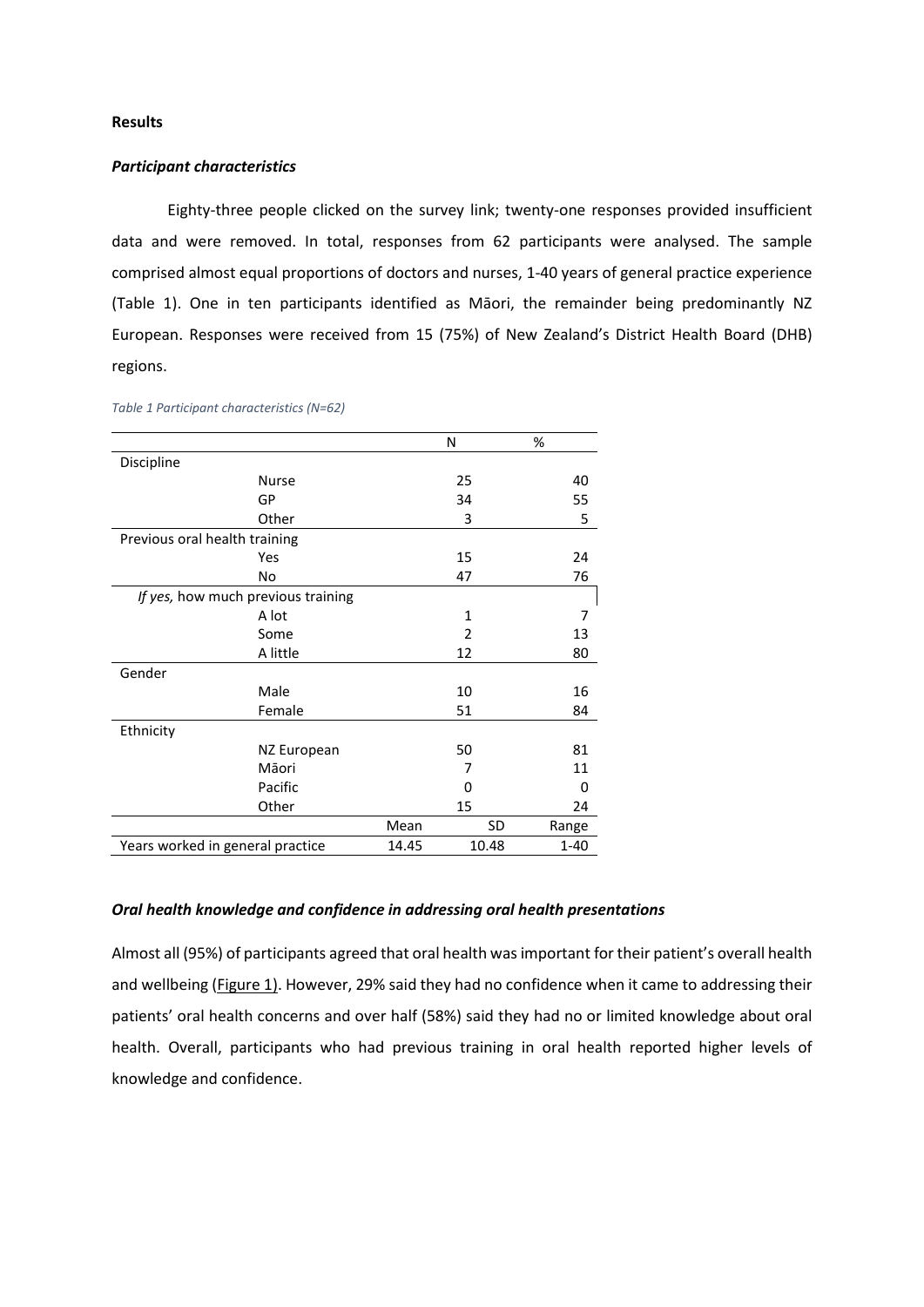

**Figure 1. Participants' views on the importance of oral health and, their confidence and knowledge of oral health. N=62.**

Responses to all questions to determine knowledge of oral health risk factors were predominantly 'rarely' or 'never'. Of those questions, the most asked were about diet, and the least asked were about acid reflux and dry mouth. When participants reported conducting an oral examination, it was most commonly when a patient presented with oral symptoms (77% always), although almost one in ten (8%) said they would perform an examination less than of half the time for this. Almost one in three (31%) participants reported having no confidence to examine a patient's mouth for oral disease.

When participants were asked about their level of knowledge of oral disease risk factors, tobacco (98%) and high sugar diet (97%) were highly rated, while pregnancy (68%), obesity (52%), and methadone (37%) were less so. Participants were asked to indicate if they could clinically recognise a range of common oral conditions and if they could confidently manage them (Figure 2). Overall, management of oral conditions were low. Almost three-quarters (73%) reported being able to manage a 'tooth abscess' Conditions that were poorly rated for both recognition and management included oral cancer (53%, 48%, respectively) and dry mouth (24%, 19%, respectively).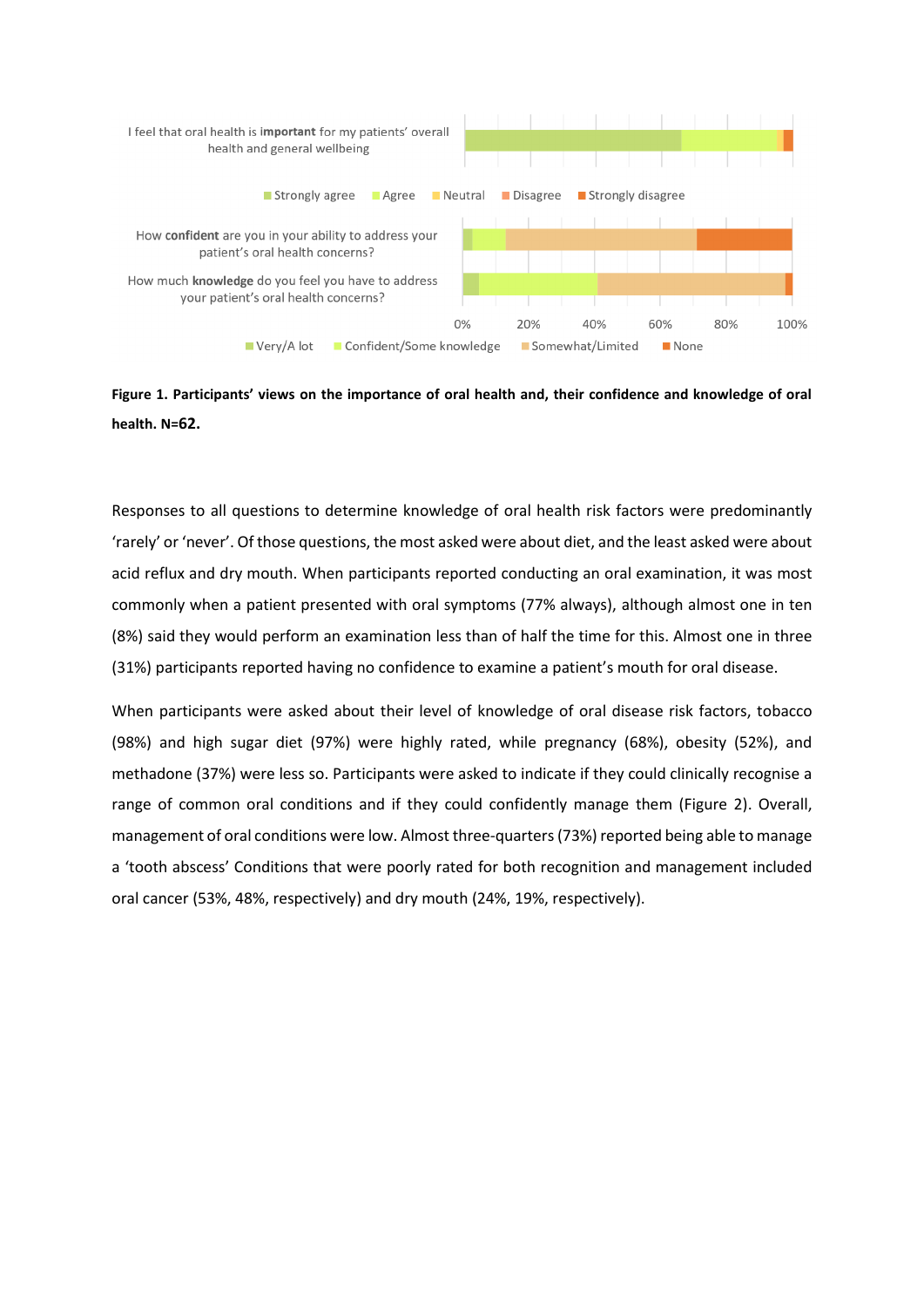

**Figure 2. Recognition and management of oral health conditions.** 

# *Referral and health services*

Nine in ten (91%) participants reported asking their patients less than half of the time if they are enrolled at an oral health practitioner and four in five (79%) did not commonly check if children were enrolled with a dentist. Some participants wrote that they chose not to ask of their adult patients' oral health as they considered treatment would be too expensive for their patients.

One in four participants (26%) were not aware of referral pathways for oral health treatment for their patients who were having oral health problems (Table 2). Of those who were aware, almost one in three (31%) did not use them. Likewise, almost one in three (31%) never communicated with an oral health practitioner or service. When asked about modes of communication with these services, electronic messaging (61%) was the most preferred, followed by email (37%), phone (35%) or written letter (31%). Similarly, when asked how participants' engagement with these services could be improved, the most common strategies were continuing professional development (CPD) sessions (71%), followed by a structured referral system (66%), e-learning programmes (58%), presentations from oral health practitioners (56%) and integrated practices (39%).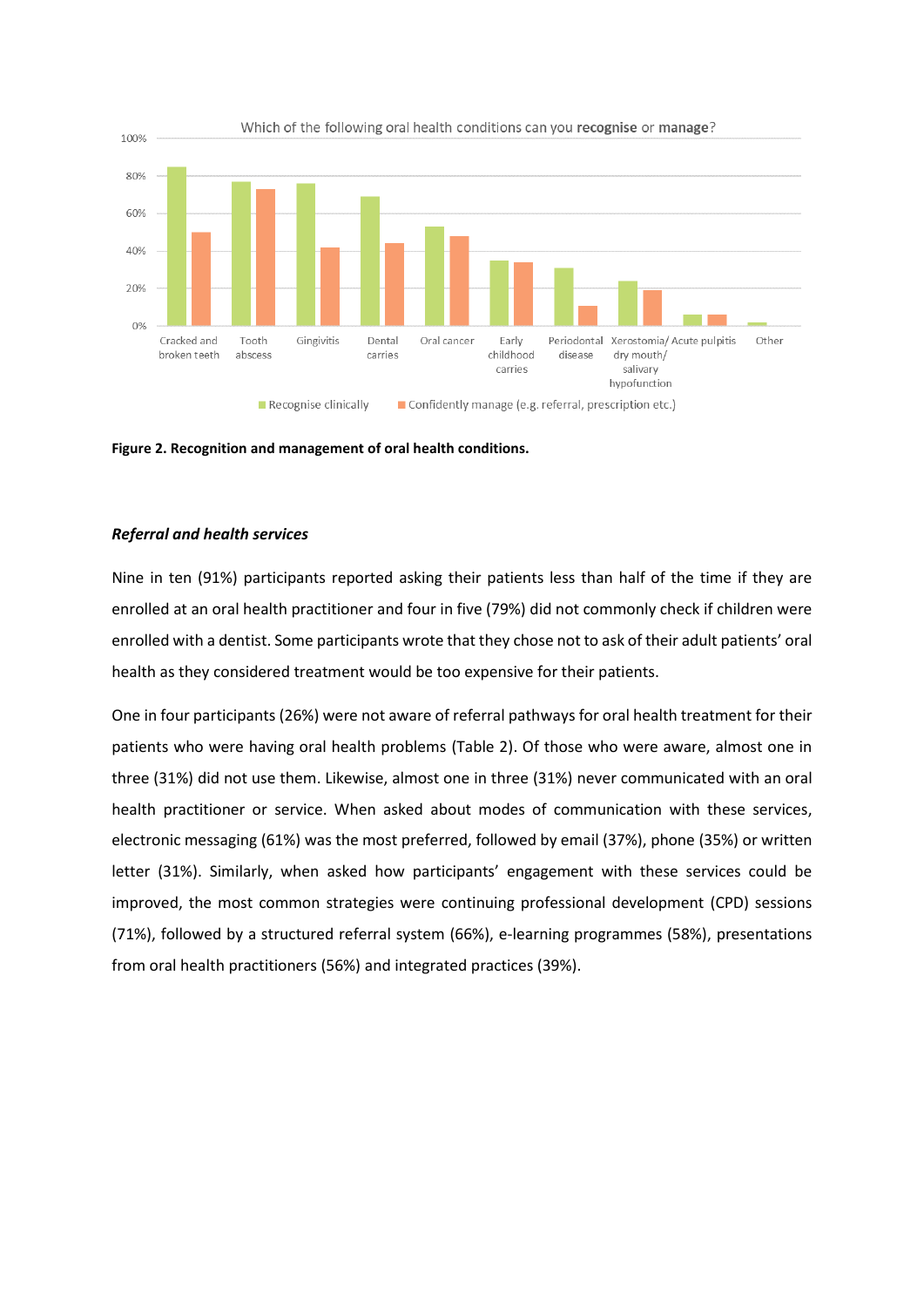|                                                                                                                                            |          |        |         | Yes     | No      |
|--------------------------------------------------------------------------------------------------------------------------------------------|----------|--------|---------|---------|---------|
| Are you aware of referral pathways for patients with oral health needs (e.g.<br>when to refer to a dentist or specialist)                  |          |        |         |         | 16(26%) |
| If yes, Do you use them?                                                                                                                   |          |        |         | 43(69%) | 19(31%) |
|                                                                                                                                            | Daily    | Weekly | Monthly | Yearly  | Never   |
| Other than when clinically indicated (e.g.<br>toothache or dental infection), how often do<br>you tell patients to "go and see a dentist"? | $0(0\%)$ | 8(13%) | 18(29%) | 22(36%) | 14(23%) |
| How often do you communicate with an oral<br>health practitioner or service?                                                               | $0(0\%)$ | 2(3%)  | 8(13%)  | 32(53%) | 19(31%) |

### **Table 2. Referrals and oral health services**

#### *Future practice*

The final section of the survey focused on future practice (Appendix 3). Besides wanting more funding and resources (90%), participants wanted to know more about clinical signs of disease (79%), managing dry mouth (66%), referral pathways (63%), oral examinations (61%), local services in their area (53%), oral disease pathophysiology (53%), then oral disease consequences, screening and prevention (each 35%). Most responses to the open questions for suggestions to improve collaboration between sectors and additional feedback, were concerns about funding. Other responses are exemplified:

Participant 1: *"We have little practical knowledge or useful clinical pathways available in general practice. … Having guidance on managing simple oral health issues would be great."*

Participant 2: *"I do not feel confident addressing oral health issues … due to lack of training… but because of access issues to dental care I need to be able to provide basic oral health advice."*

# **Discussion**

Even though the majority of participants in this study agreed that oral health care was important to their patient's overall health and wellbeing, their knowledge and confidence were very low. This finding is consistent with those in the previous literature (11, 21). Participants identified they would like further training, increased funding, and structured referral pathways for their future practice.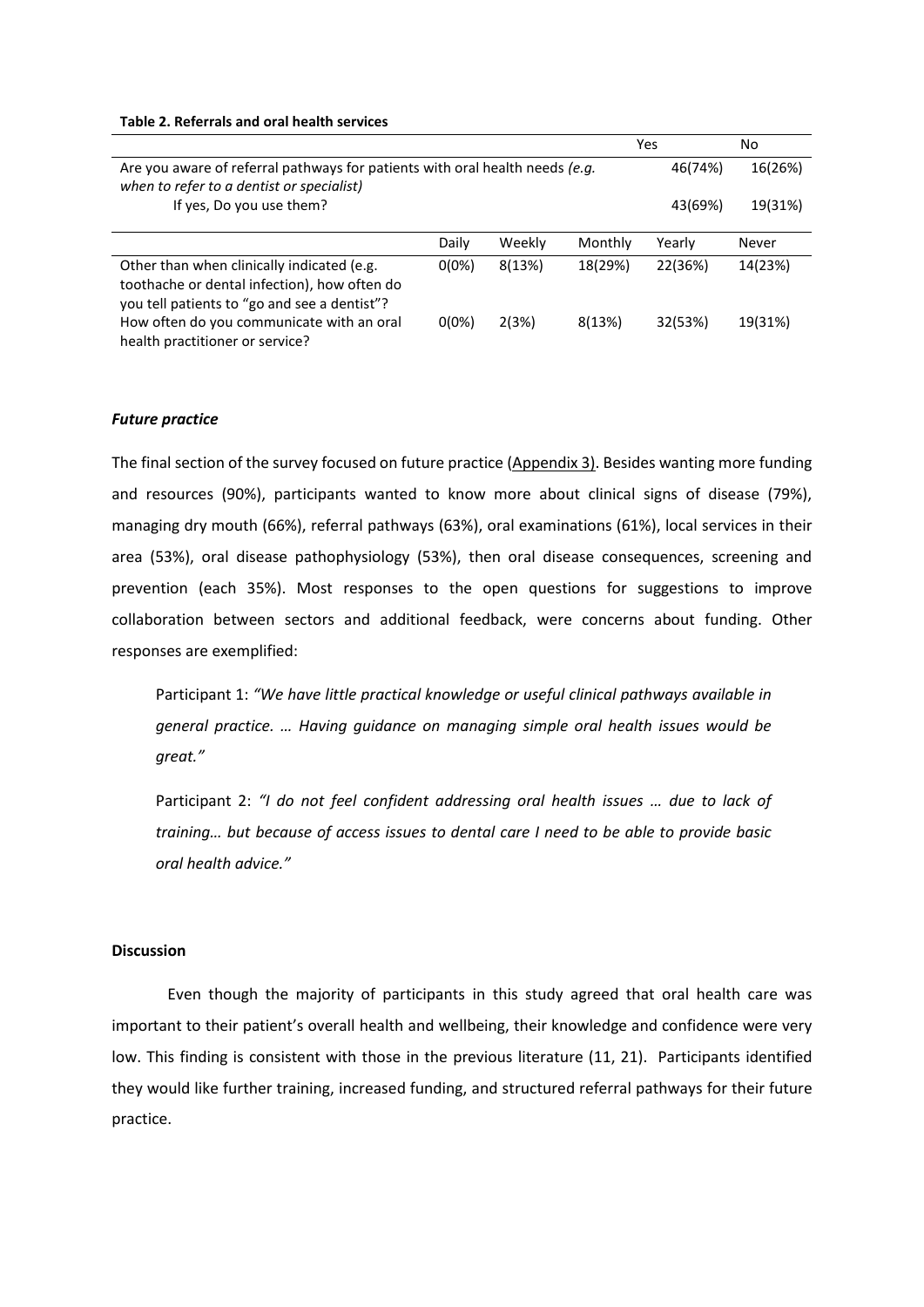Participants' low confidence was reflected in how infrequently participants would ask, and engage in conversations with, their patients about their oral health. A low level of knowledge was further emphasised through the low numbers of risk factors and oral conditions participants were aware of and could manage. Despite a current low level of confidence and knowledge of oral health care, most participants of the survey wanted to learn more, preferably through a CPD session. The participants with previous training rated higher in their confidence and knowledge, affirming that training is beneficial.

That participants recognised oral health as being important to general health and wellbeing indicates an understanding of how oral health can affect a person's functioning and quality of life. It is positive that our participants recognised this importance, and is contrast to previous literature in which participants rated it low until they received training on the subject (19). Despite this, it is obvious the two sectors of health are disconnected, with one in three participants saying they never communicate with their local oral health practitioners or service.

As expected, and consistent with previous investigations, oral health screening questions were not commonly asked in general practice (13). 'Diet' was the most frequently enquired factor in this study, likely due to diet and nutrition being a well-recognised and common risk factor for other noncommunicable diseases (e.g. cardiovascular disease, type 2 diabetes mellitus). Oral examinations were also rarely performed, and this is accompanied with a very low confidence level for this procedure (31% no confidence).

An interesting area highlighted in the survey was dry mouth, which could be relatively easily managed in general practice, yet less than one-quarter of participants could recognise or confidently manage the condition. Dry mouth is a key risk factor for dental caries and can substantially impact a person's eating and nutrition, speech, and quality of life. Dry mouth is most commonly caused by a range of xerostomic medications including antihistamines, antihypertensives and diuretics (22), but is also the consequence of radiation therapy for head and neck cancers, and a feature of some medical conditions such as Sjogren's syndrome. Encouragingly, the majority of participants wanted to learn more about dry mouth and how to manage.

Generally, clinical recognition of oral conditions was low, and their management was even more so. This is again unsurprising due to the lack of oral health care training in the professional training programmes for nurses and doctors. It should be emphasised that management was particularly low even though we included referrals as a management option, reflecting the lack of communication between general medical and oral health care practitioners. Knowledge to recognise and manage oral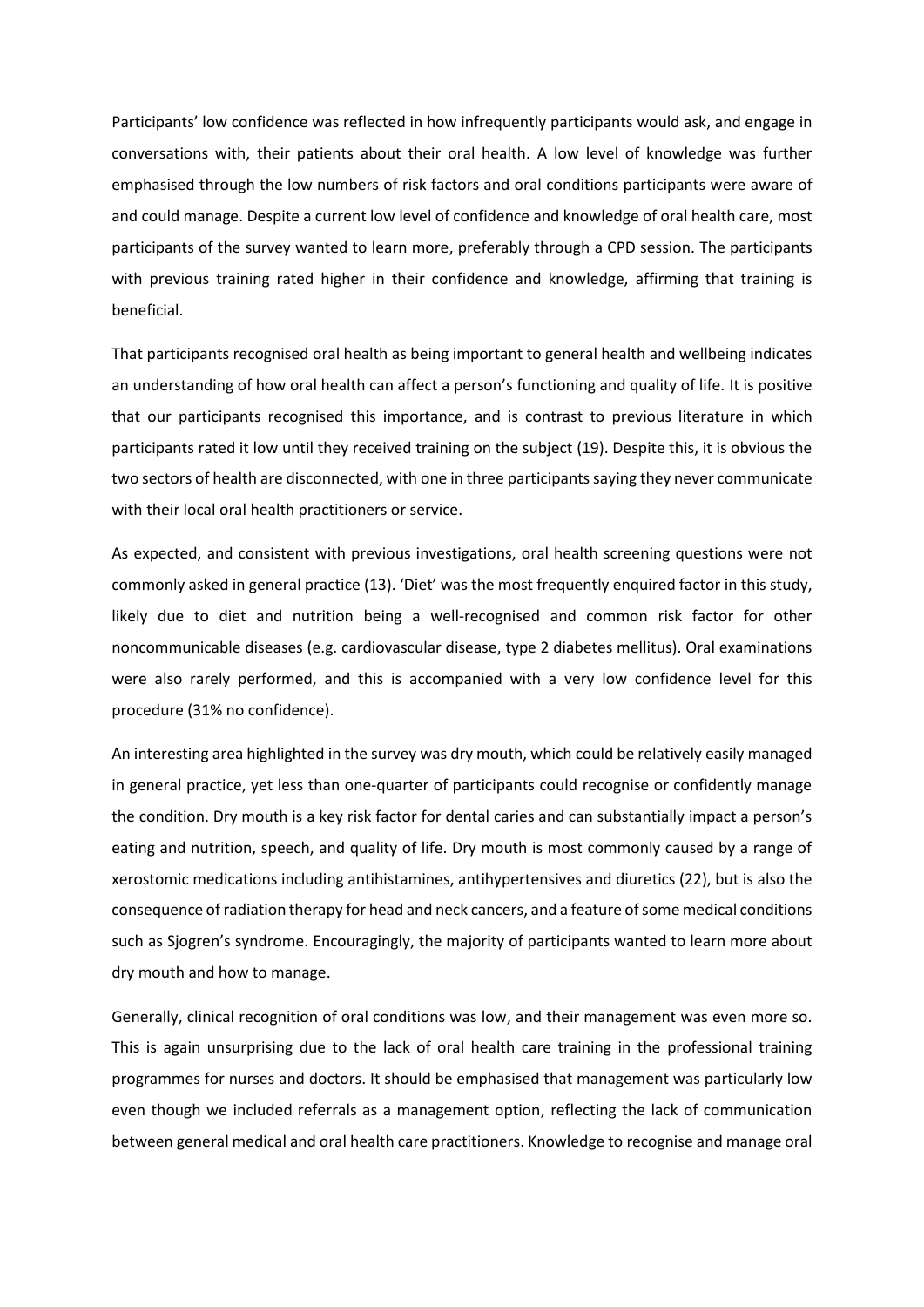cancer was also lowly rated, which is significant considering the rising epidemic rates due to HPV (11, 23).

To our knowledge, this is the first such investigation in New Zealand. We had relatively equal proportions of doctors and nurses, a wide range of experience, and a good spread across almost all DHBs despite our small sample size. We had proportionally a higher number of females (84%). One in ten participants identified as Māori, which is higher than the proportion of the general practice workforce. Maori have poorer access to and use of oral health services and interest in our survey likely reflects an increased concern about oral health services for Māori. Our data wasremarkably consistent in our analysis.

The study has some limitations. Given of our smaller sample size, our findings are not generalisable to the general practice workforce. Also, participants were likely to have some knowledge and awareness of the topic, demonstrated by one in four having some previous oral health training. Despite this, only one in eight had confidence in addressing oral health presentations, and there were clear gaps of knowledge identified throughout the survey. Thus, it is probable that the confidence and knowledge of those who did not respond is lower.

# *Implications for future practice*

Funding for oral health care is obviously an area of concern, being frequently voiced by participants throughout the survey. For action, awareness and knowledge of oral health needs to be raised within general practice. For now, other strategies to improve oral health care need to be utilised such as integrating the two sectors of health through education and improving referral systems.

Most participants in our survey indicated an interest to learn more about signs of oral disease, dry mouth, and oral examinations through a CPD session. A CPD module is being planned as part of a bigger project relating to this survey, so it is encouraging that participants endorsed this strategy. Knowledge and confidence among practitioners will likely improve with greater education and training in oral health and management of oral conditions.

To integrate the general medical and oral health care, structured referral systems are needed. There are pathways in place currently, although limited, and one-quarter of participants were not aware of these. Canterbury DHB has already designed hospital and community HealthPathways for a range of dental conditions. The findings of our survey indicate that other areas would benefit from similar systems. Most participants said their engagement with oral health would be improved with structured referral systems. Electronic messaging was the most endorsed method of communication, and so this would need to be included in future systems.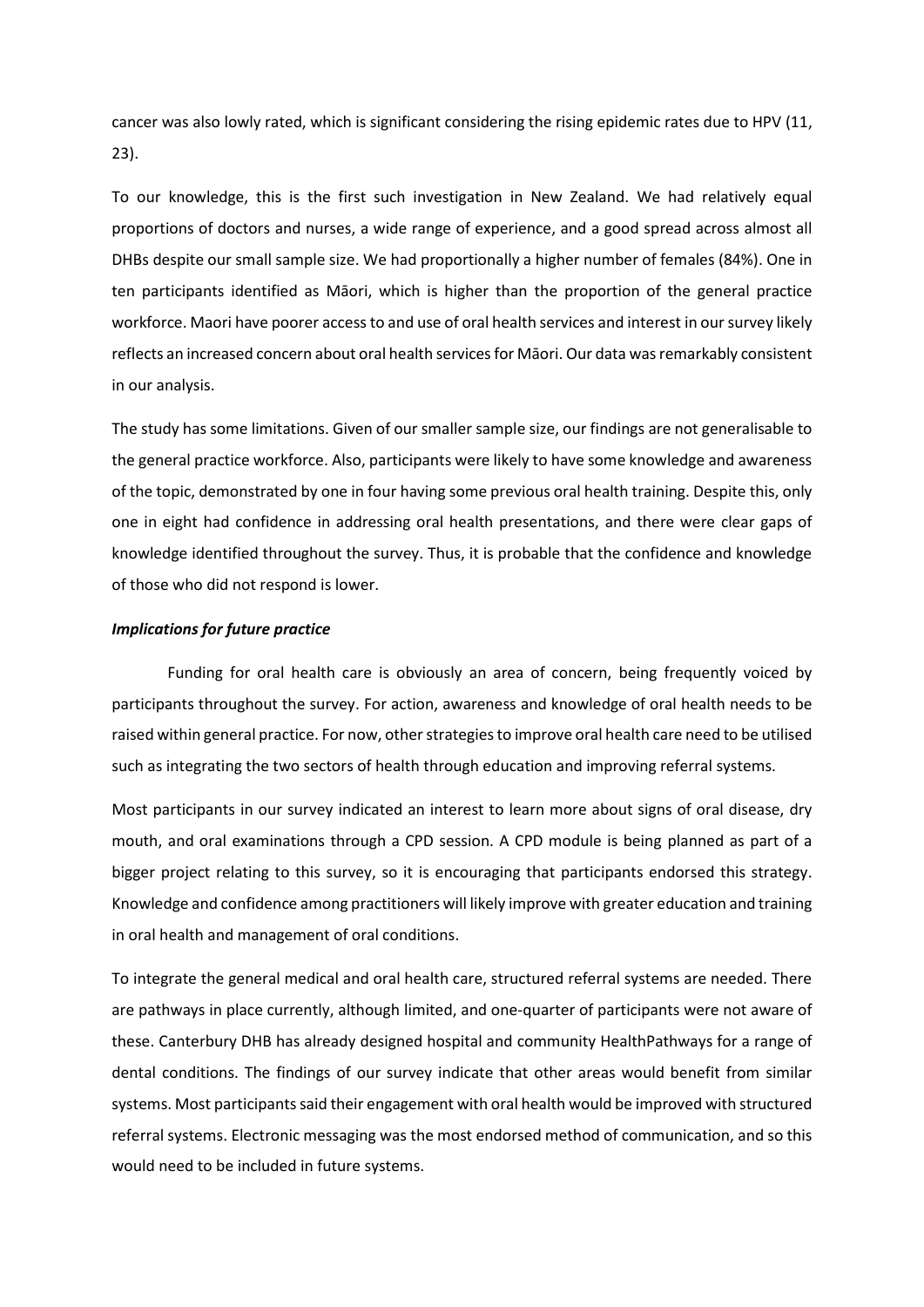## **Conclusion**

Despite a consensus that oral health is important for overall health and wellbeing, general practice workers do not feel confident nor have the knowledge to address their patients' oral health concerns. Furthermore, they are unlikely to engage in conversations regarding the topic or perform oral examinations. However, participants from this survey are interested in learning more about oral health through a CPD session and is an area for future development. Further education should be structured around gaps in knowledge identified by this survey. Increased collaboration between general medicine and oral health care will help to improve patient-centred oral health, and by extension, their overall health and quality of life.

#### **References**

1. Petersen PE, Bourgeois D, Ogawa H, Estupinan-Day S, Ndiaye C. The global burden of oral diseases and risks to oral health. Bull World Health Organ. 2005;83(9):661-9.

2. Peres MA, Macpherson LMD, Weyant RJ, Daly B, Venturelli R, Mathur MR, et al. Oral diseases: a global public health challenge. The Lancet. 2019;394(10194):249-60.

3. Phillips KE, Hummel J. Oral Health in Primary Care: A Framework for Action. JDR Clin Trans Res. 2016;1(1):6-9.

4. Winning L, Linden GJ. Periodontitis and systemic disease. BDJ Team. 2015;2(10).

5. Cervino G, Terranova A, Briguglio F, De Stefano R, Famà F, D'Amico C, et al. Diabetes: Oral Health Related Quality of Life and Oral Alterations. BioMed Research International. 2019;2019:5907195.

6. Atchison KA, Rozier RG, Weintraub JA. Integrating oral health primary care and health literacy. 2017.

7. Jatrana S, Crampton P, Filoche S. The case for integrating oral health into primary health care. The New Zealand Medical Journal (Online). 2009;122(1301).

8. Jatrana S, Crampton P. Primary health care in New Zealand: Who has access? Health Policy. 2009;93(1):1-10.

9. Robson B, Koopu P, Gilmour J, Rameka R, Stuart K, Simmonds S, et al. Oranga- Waha - Oral Health Research Prioirities for Māori low-income adults, kaumātua, and Māori with disabilities, special needs and chronic health conditions. Wellington: Te Rōpū Rangahau Hauora a Eru Pōmare; 2011 2011. 10. Bater MC, Jones D, Watson MG. A survey of oral and dental disease presenting to general medical practitioners. Quality in Primary Care. 2005;13:139-42.

11. Ahluwalia A, Crossman T, Smith H. Current training provision and training needs in oral health for UK general practice trainees: survey of General Practitioner Training Programme Directors. BMC Med Educ. 2016;16:142.